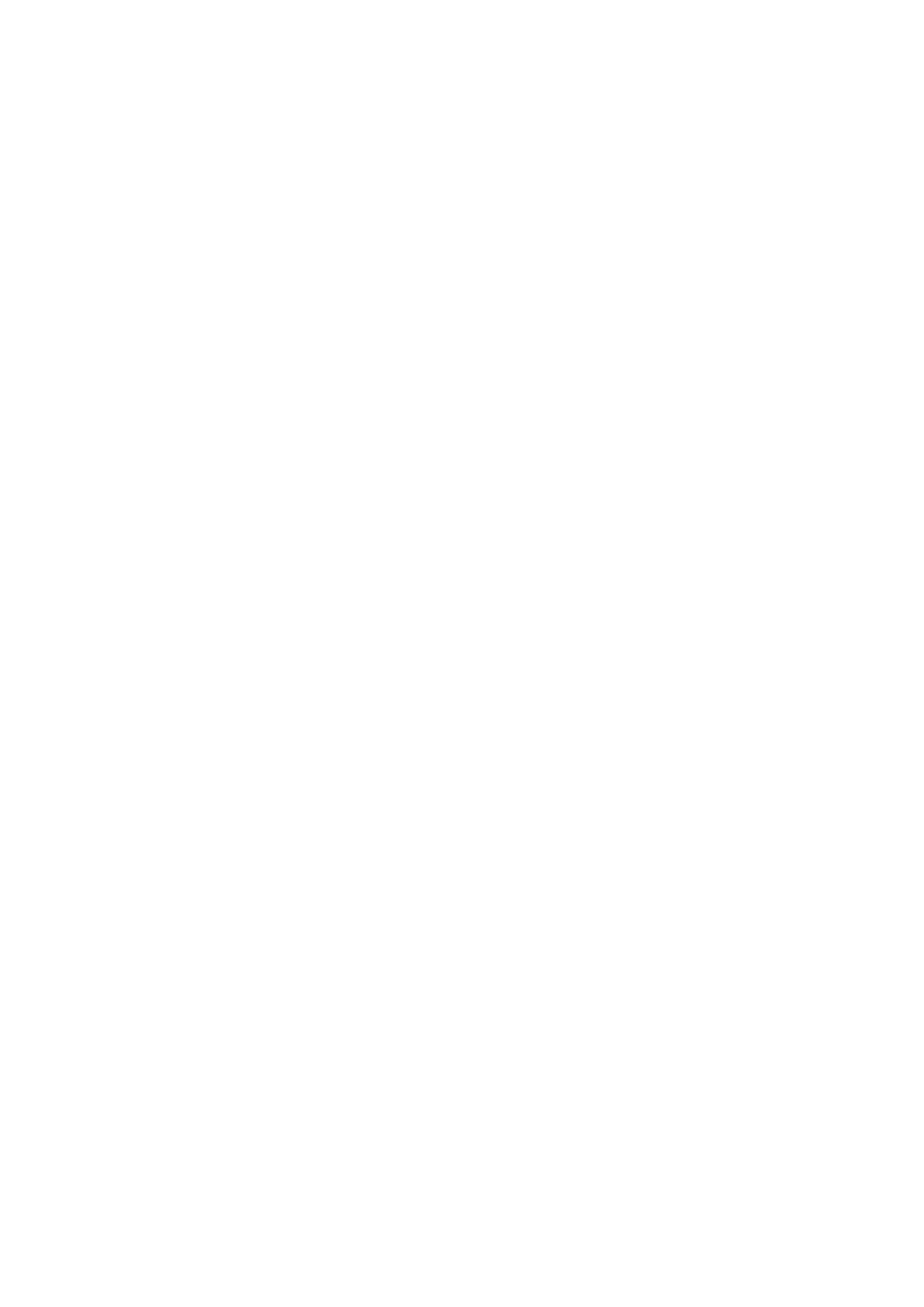# Intelligent Group Movement and Selection in Realtime Strategy Games

Mike Preuss, Nicola Beume, Holger Danielsiek, Tobias Hein, Boris Naujoks, Nico Piatkowski, Raphael Stüer, Andreas Thom, Simon Wessing

*Abstract*—Movement of groups in realtime strategy games is often a nuisance: Units travel and battle separately, resulting in huge losses and the AI looking dumb. This applies to computer as well as human commanded factions. We suggest to tackle that by using flocking improved by influence-map based pathfinding which leads to a much more natural and intelligent looking behavior. A similar problem occurs if the computer AI has to select groups to combat a specific target: Assignment of units to groups, especially for multiple enemy groups, is often suboptimal when units have very different attack skills. This can be cured by using offline prepared self-organizing feature maps that use all available information for looking up good matches. We demonstrate that these two approaches work well separately, but also that they go together very naturally, thereby leading to an improved and—via parametrization—very flexible group behavior. Opponent AI may be strenghtened that way as well as player-supportive AI. A thorough experimental analysis supports our claims.

*Index Terms*—Realtime strategy games, path finding, neural networks, evolutionary algorithms, tactical decision making

#### I. INTRODUCTION

The Realtime Strategy (RTS) genre recently featured some of the most successful and also most complex computer games. It may also be regarded as one of the roots of nowadays popular *massive multiplayer online games* (MMOG) like 'World of Warcraft'. However, while graphics and sounds RTS games have been improved dramatically over the last years, opponent strategies, or more general, the whole game AI has not made such big steps. One reason for this nuisance may be the complexity of the games which is even increased by the realtime component: game AI has to cope with many different subproblems (e.g. ressource distribution, path-finding and strategic decisions like where and when to attack), without much time to search for suitable solutions. Several of these problems cannot be resolved by cheating because optimal solutions are not known beforehand. For example, pathfinding in a dynamic game setting with moving objects cannot be fully pre-computed, and 'teleporting' foot units may look strange to human opponents. However, game AI should perform well and still look believable [1] in order to provide fun to human players.

Bio-inspired techniques (*computational intelligence*, CI) have mostly been integrated in simple computer games, e.g. arcade video games, for improving the game's artificial intelligence such as the intelligence of non-player-characters (NPC) or the handling of the game [2]. However, they are increasingly employed also in more complex RTS games. First attempts produce game AI that is capable of adaptive behavior, e.g. Louis et al. [3], [4] combined EAs with memories to produce strategies online in the game. Detecting the opponent's grouping behavior is a subproblem of opponent modeling, which has been addressed by Spronck et al. [5] as well as knowledge acquisition in RTS games in general [6].

While developing a complex game plan by means of CI methods appears rather hard, using the methods for subsidiary in-game decisions—especially for group movement and selection—seems manageable. We here combine and extend two recent approaches of ours, namely [7] and [8].

The first approach employs flocking, a technique introduced by Reynolds [9], and *Influence Maps* (IMs) [10] to improve the path-finding of units. The latter may be left to the  $A^*$ algorithm [11], but from a strategic perspective, the results can be poor, e.g. if calculated paths are directly leading through enemy territory or the moved groups split up on their way. Such problems can be overcome by flocking which is introduced in sec. III-A. Although performing already well, we show that flocking alone is not able to cope with all ocurring situations. However, flocking teams up well with influence maps, areal based aggregations of the game AI's available data which are introduced in sec. III-B. Note that the use of flocking+IM is not restricted to groups run by the game AI: it may also be applied to humanly controlled groups.

Another problem for game AI is the selection of units for attacking a certain target or defending against a specific group. Here we suggest an approach based on *Self-Organizing Maps* (SOMs) as introduced in section III-D. SOMs can be trained offline by using simple substitute objective functions (instead of game simulations) and virtually need no time to give an answer to the question which units to select in-game.

The major part (section IV) of this work consists of a thorough experimental analysis, testing our approaches in different scenarios within the RTS game Glest (see sec. II). We end with the most interesting experiment from our point of view, where all proposed techniques act in common. Groups behaving according to the proposed techniques—if beheld by a human—appear to be 'intelligent' or human-like, although we are aware that such properties might never be measurable.

#### II. GLEST

Strategy games are usually placed in war or battle scenarios, where players have to build bases and armies and destroy the other players' units. Glest is an open source RTS game

Chair of Algorithm Engineering, Computational Intelligence Group, Faculty of Computer Science, Technische Universitat Dortmund, Germany ¨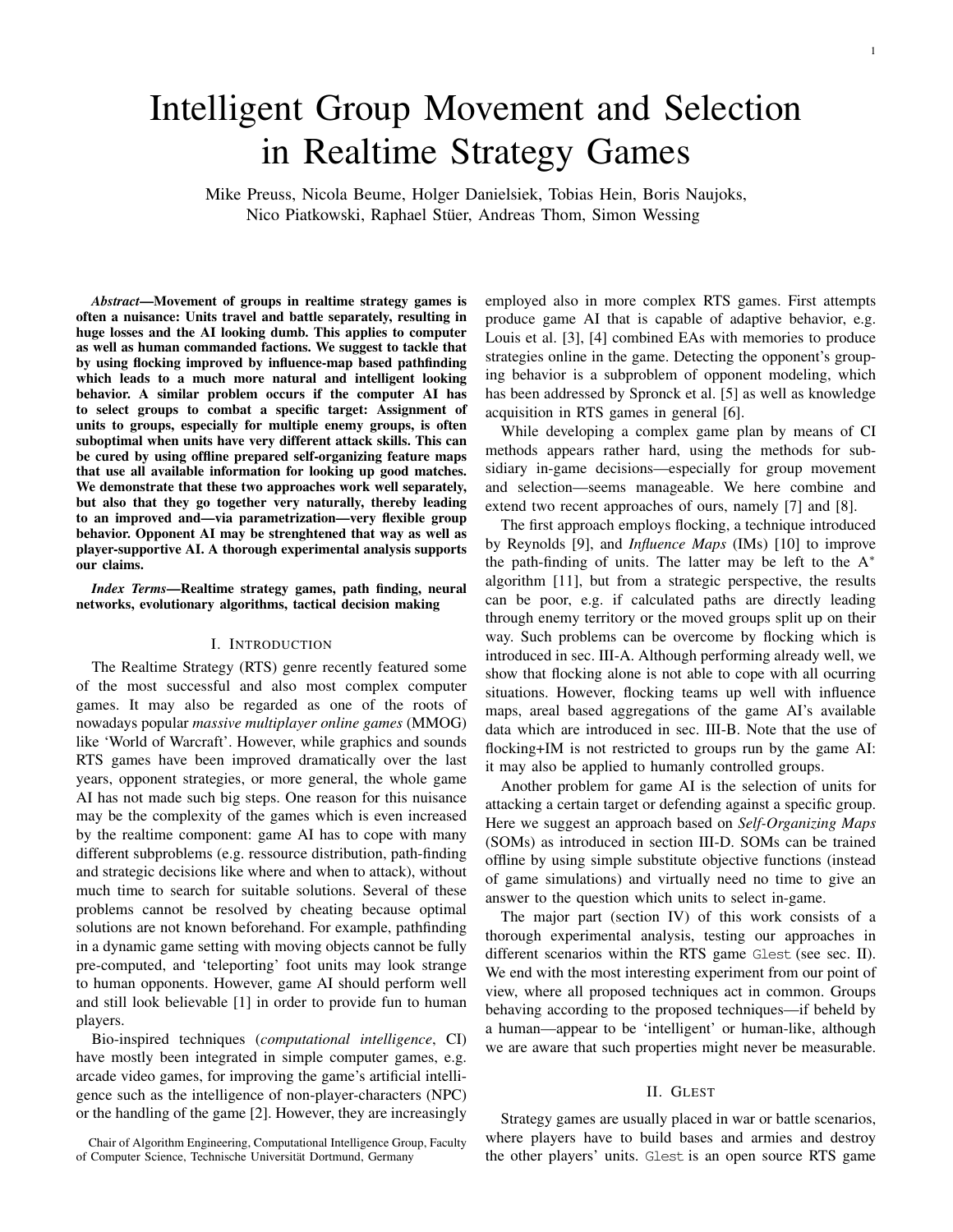TABLE I DAMAGE MULTIPLIERS, ATTACK AGAINST ARMOR TYPES (TECHS).

|       | Leather | Plate | Stone | Wood |
|-------|---------|-------|-------|------|
| Arrow | 1.5     | 0.5   | 0.3   | 1.0  |
| Sword | 1.0     | 1.0   | 0.5   | 1.0  |
| Fire  | 1.0     | 0.8   | 0.5   | 1.0  |

published by Figueroa et al. [12] under GNU Public License (GPL, [13]). While this work is based on version 2.0.1, Gle st version 3 has been released with improved gameplay and balancing. Therefore, some of the observations shown here might not be relevant to the new version. The game is settled in a fantasy medieval world and players can either control a *magic* or a *tech* faction. Both possess unique unit types, buildings and enhancements. While the game also has other aspects like resource harvesting and building, this work only deals with battle situations.

The flocking studies consider the magic faction only and group selection with SOM is done for the tech faction, only. However, his partitioning has no particular reason; both approaches could be applied to either faction. The magic faction uses wizards as basic units, which can be trained to become powerful warlocks and may conjure dragons and daemons as fighting units. The tech faction uses laborer as basic units, who may be trained to become knights, archers or engineers who are able to construct (flying) battle machines. Basic tech unit types are *archers* and *swordmen*, both armored with leather. *Armored swordmen* are slower than the two mentioned, but possess a plate armor. *Horsemen* are equally well armored and much faster. The *technician*, a weak unit, is prerequisite for all following units. The *catapult* is slow, but accomplishes a high damage. The *battle-machine* is very versatile, being the only unit that has a short- and a long-range weapon. At last, there are two flying units: The *airship* and the *ornithopter*. Archers and battle-machines are the only ground units that can attack flying units. The units take up different resources and usually become available in the mentioned order during the game.

Each unit has a number of *hit-points* (HP) representing the unit's health. When it is attacked, the HPs are decreased by the damage value of the attacking weapon. A unit dies when its HPs reaches zero. Moreover, the game provides a configurable intransitive superiority relation of the different unit types by means of a damage multiplier table. The actual damage inflicted by an attack of a specific unit type onto another is modified according to the armor type of the defending unit. Default damage multipliers are given in Tab. I.

#### III. TECHNIQUES

Flocking, influence maps, and self-organizing maps are introduced, accompanied by describing how they are modified to satisfy our needs and coupled within the game.

#### *A. Flocking*

Flocking is a suitable method to simulate natural group movement in computer games of e.g. swarms of birds, schools of fishes, military units, or crowds. A flock is able to reach a

certain target as a group and to avoid obstacles on the way. Recently, it has been applied to control the movement and formation of units in ego-shooters e.g. by Shen and Zhou [14] in *Unreal Tournament* and by Davison [15] in *Half-Life*.

Reynold [9] gives three simple rules to adjust the behavior and motion of units (called *boids*).

- Separation: A boid tries to scatter from others. This rule can be seen as the opposite of the cohesion rule and represents the collision avoidance within the flock.
- Cohesion: A boid sticks together with the others and tries to advance to the centroid of the group.
- Alignment: A boid steers into the same direction as the neighboring boids calculated as the average of the summed up direction vectors of the boids in its sight.

The final direction of a boid's movement  $v$  is calculated as the weighted sum of the results of the three rules as

$$
v = w_{ref} \cdot v_{ref} + w_{coh} \cdot v_{coh} + w_{sep} \cdot v_{sep},
$$

where  $v_{ref}$  is the reference vector reflecting the direction of the calculated flock path,  $v_{coh}$  is the vector from the unit's position to the average position of the flock, and  $v_{sep}$  is the separation vector. The corresponding weights are  $w_{ref}$ ,  $w_{coh}$ , and  $w_{sep}$ . The calculation of the direction requires information on the boid's neighborhood, namely the location of and distances to its neighbors, and the directions the neighbors are heading. A boid's orientation is defined by a line of sight. Its ability to recognize its environment is specified by a range and an angle of sight  $\alpha$ .

The implementation at hand is different from Reynolds original idea to have boids moving around randomly and eventually building a flock [9]. Instead, the player selects some units he wants to group together. This group of units is called flock and a target is assigned to the flock by the player. A path to the given target is obtained using the  $A^*$ -algorithm [11] already implemented in Glest. To follow this path, a local path-finding incorporating the flocking method is started.

In our scenario, the most significant parameters of flocking are the angle of sight  $\alpha$ , the separation weight  $w_{sep}$  and the distance of separation determined by the length of the separation vector  $|v_{sep}|$ . A reduced angle of sight makes the flock behave like a snake, each unit following its predecessor in-line, whereas a broader value makes the flock move more scatteredly. The separation, i.e. the ambition of every boid to move away from other boids, depends on  $w_{sep}$  and  $|v_{sep}|$ .

#### *B. Influence Maps*

Influence Maps (IM) are an areal based representation of knowledge. In games they are usually employed to store information on the current game situation for tactical decisions. They exploit the topographic information of the actual map to represent how players influence different areas of it. Via IMs, players are able to find out where opponent units are concentrated or explore weakly exposed areas. We invoke twodimensional environments only, a broader approach regarding different topologies can be found in [16].

Usually, a map is divided into tiles. The IM is set to the same size as the game's map with typically less tiles. As influence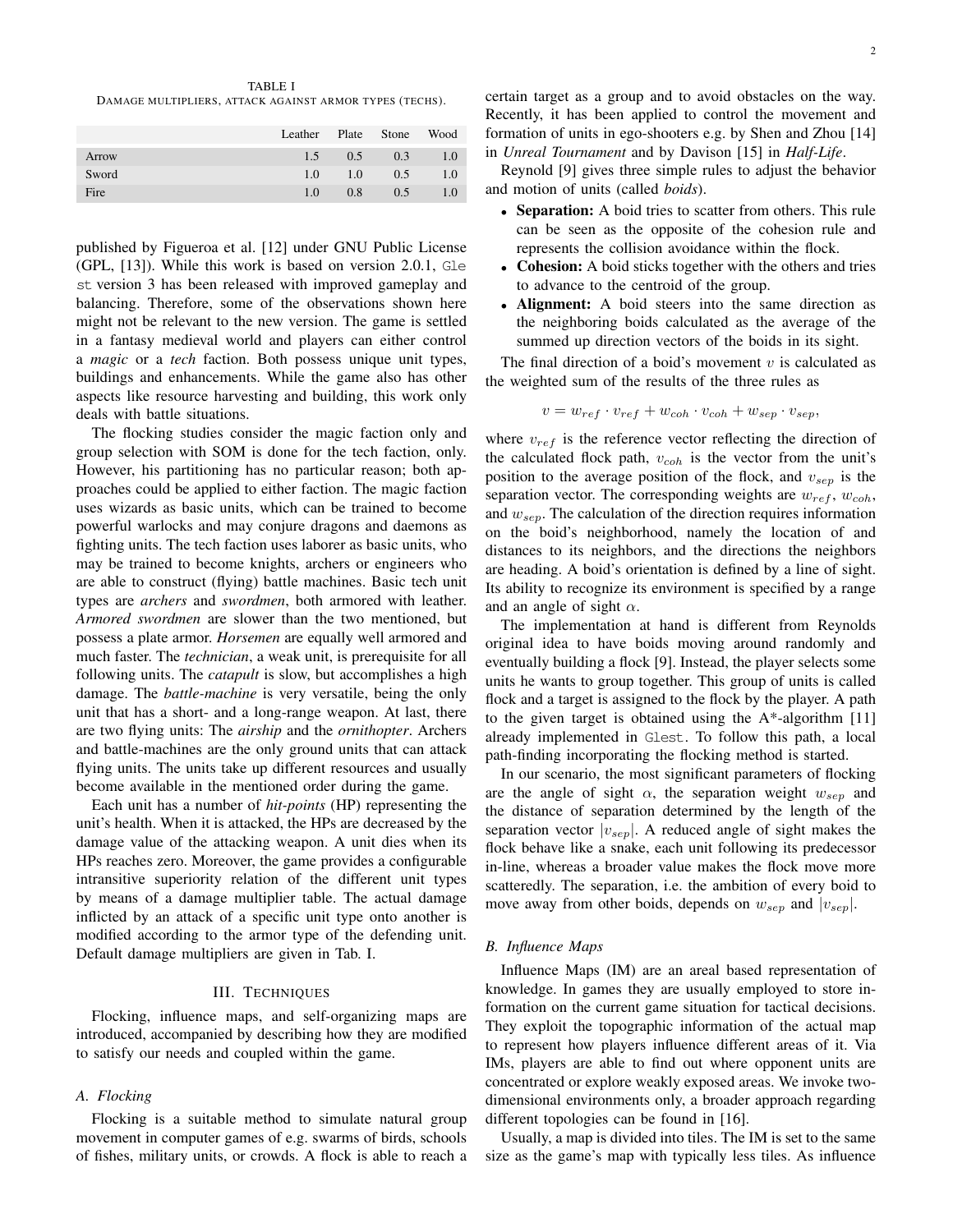

Fig. 1. Example of influence map generation. The first figure shows the units of two different factions (male, blue and female, red) placed on the map. The second figure yields the local influence of the units (+4 and −4, respectively) and their propagation of the influence values through the map. Finally, the right figure depicts the resulting influence map with the influence of the factions, whereas darker colors mean higher influence values. In addition, the positions of the units are shown as well as the borders of the faction's influence.

values a certain property of a unit is used, e.g. hit-points or attack strength. The tiles are initialized with a value of 0. To calculate the IM for a game situation, an influence value of every unit on the map is derived and propagated through the map. Usually, the influence of a unit decreases linearly or quadratically with increasing distance to the tile where the unit is located.

The example in Fig.1 shows the calculation of a simple IM with two hostile factions (blue/male and red/female). Each unit has an influence value of 4, which decreases by a factor of  $2^{-d}$  in relation to the distance d (measured in tiles) to the given unit, and the propagation is aborted after values  $\leq 1$ . The propagation is shown in the central image of figure 1 and the resulting influence map retrieved by summing up all influences in the right figure. Note that the influence on a tile may exceed the influence of a single unit if several units of one faction are close to each other. Vice versa, the influences of two adversary units may also cancel each other out. The right image of this figure shows a graphical representation of the calculated influence with the boundaries of the controlled area outlined for each faction. The degree of influence is shown by the intensity of the faction's color.

To use an IM for path-finding it has to be kept up-to-date at all times. For this purpose, every unit caches its influence. We combine the unit's hit-points  $HP$  and the damage  $D$  a unit is able to cause to its combat strength  $c_u$  as

$$
c_u = \frac{D_u \cdot HP_u}{100}.
$$

as the influence of a unit. It is propagated over the unit's range of sight like explained above. When a unit is moved its influence is subtracted from the map at the old position, added at the new one, and propagated through its area of influence afterwards.

To calculate a path for a unit, its influence has to be subtracted from the current IM so that it is not affected by itself. The resulting accumulated influence at each position  $(x, y)$  of the IM is called  $\zeta_{x,y}$  in the following. This influence has to be integrated into the cost function used by the A\* algorithm of Glest to calculate an appropriate path for the unit. Note that the resulting path will not reflect the shortest Euclidean distance directly. To integrate the influence values received from the IM in the cost considered by the A\*- algorithm, this cost  $\tau(x, y)$  of tile  $(x, y)$  is defined as the product of the Euclidean distance  $\delta$  and a factor based on the influence:

$$
i(x,y) = \frac{\zeta_{x,y} - c_u}{180}; \quad \tau(x,y) = \begin{cases} \delta e^{-1} & \text{if } i(x,y) < -1, \\ \delta e & \text{if } i(x,y) > 1, \\ \delta e^{i(x,y)} & \text{otherwise.} \end{cases}
$$

The unit's combat strength  $c<sub>u</sub>$  is subtracted to allow the unit to pass tiles with low hostile influence; 180 seemed to be a good scaling value. The distinction according to  $i(x, y)$  avoids inappropriate  $\tau$  values. With  $\tau$  close to zero, the A\* algorithm would not be able to calculate an appropriate path with all cells sharing costs close to zero. Expensive costs may cause dead ends even in open-range areas when every surrounding cell is much more expensive than the one the unit is located on. Both problems impede the unit from reaching its target. The cost function effectuates that for a unit tiles with strong influence of its faction become extremely cheap, whereas tiles with enemy influence become much more expensive. Thus, the unit will prefer to move around enemy territory.

#### *C. Combination of Flocking and IM*

For path-finding, a flock is considered as a single unit. Each unit has to update the influence map with its own cached influence as described above. To determine the costs of a tile a new combat strength  $c_F$  for the complete flock F is calculated:

$$
c_F = \frac{1}{SEW} \cdot \sum_{u \in F} HP_u \cdot \sum_{u \in F} D_u
$$

The idea is that the combat strength of a group is higher than simply the sum of strengths of its units. This holds because the flock itself causes more damage to single opponent units, while damage caused to the flock is scattered over several units in the flock. To quantify the synergy effects, we introduced the *synergy effect weight* (SEW). This parameter enables the user to scale the aggressiveness of the flocked units. If SEW is very high, the flock will not attack enemies on its way although it would clearly win the combat. A very low SEW value makes the flock attack even overwhelming enemy forces.

An appropriate choice of SEW leads to units taking the secure path around stronger enemies whenever a path around is possible. If the safe path is too long, it is more expensive to take this path compared to traveling through the enemy territory. In this case, our unit will take the direct path. If our unit is stronger than the enemy, the unit/flock will take the direct path and attack the enemy in any case. This behavior is implemented having in mind that the territory is virtually already under control of the own faction.

The general idea to couple the techniques of flocking and IM is not new but to our knowledge, the combined techniques have not been used to support group movement and path-finding in RTS games. Flensbak [17] uses three two-dimensional influence maps for each of the desired behaviors alignment, cohesion, and separation. The influence maps are particularly used to provide information on the neighboring units and to control the shape of the flock. Miles and Louis use influence maps as nodes in decision trees to determine different game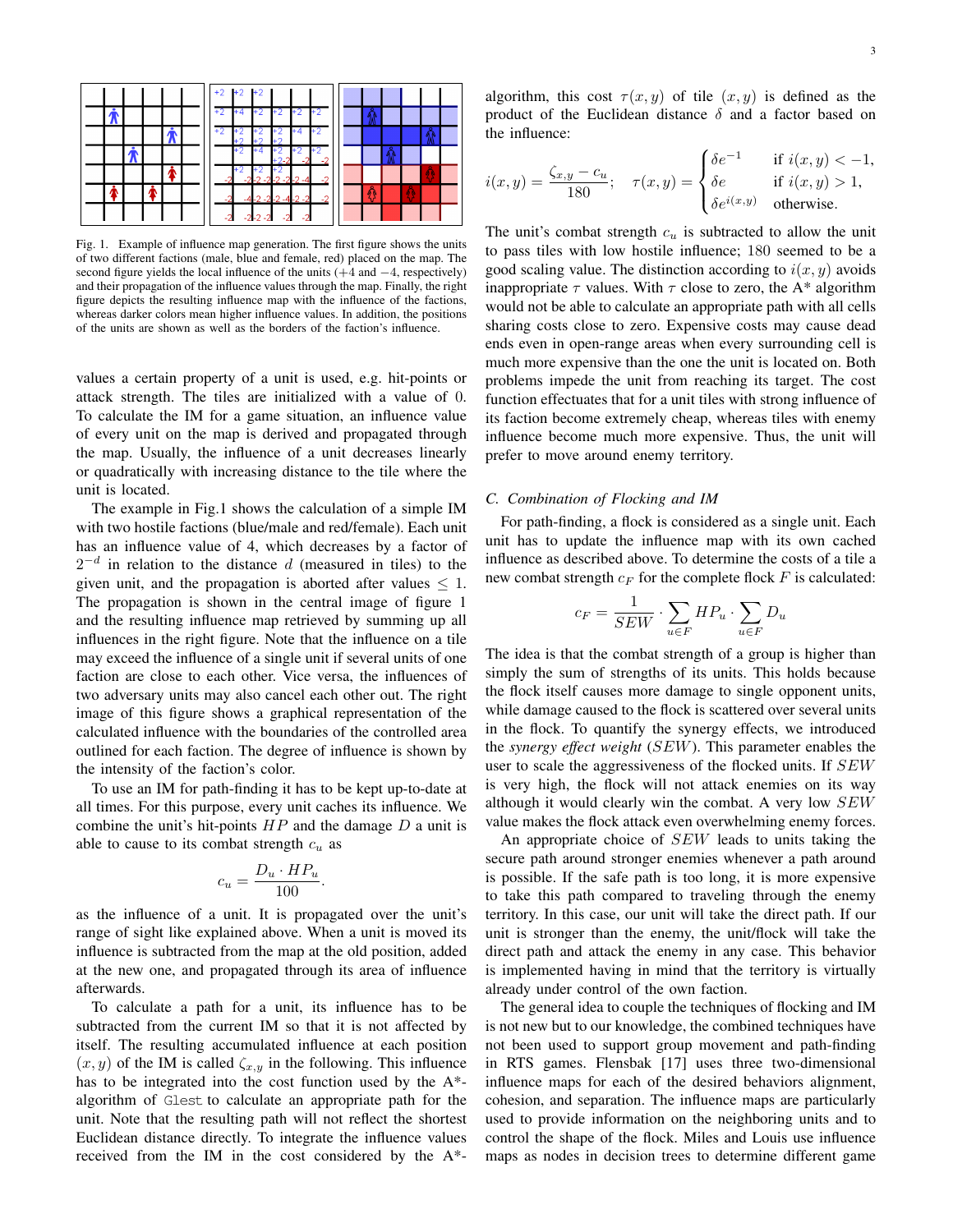situations and as decision support system [18], [19]. The players use information from the A\*-algorithm working on an IM to determine the costs of their objectives but they do not use it for moving their units. This approach is close to the original idea of using IM to analyze game situations for strategic decision making.

#### *D. Self-Organizing Maps for Unit Selection*

Group selection or rather unit selection for the creation of specific groups is of tactical as well as of strategic use.

- Tactical attack: If an enemy base or unit group shall be attacked by the AI, and some information about the defenders is available, it is favorable to bring enemy units that perform well against it.
- Tactical defense: In case the AI is attacked, possibly by multiple enemy groups, it makes sense to send the available units against the enemy units they can fight best.
- Strategic build: The unit build process—and thus also the exploration of the tech tree, including buildings shall take into account information about the favored unit types of the adversary.

Whereas for the latter use data must be gathered and accumulated on a longer time scale, tactical decisions have to be taken ad hoc, or on a very narrow time scale.

Since most RTS games feature thouroughly balanced units with different abilities, we often find a situation of *intransitive superiority* (e.g.  $A$  beats  $B$ ,  $B$  beats  $C$ , and  $C$  beats  $A$  as in the "Rock, Paper, Scissors" children's game). Here, no globally optimal strategy exists; we need a possibility to respond to any opponent group composition, a context-sensitive memory. Self-Organizing Maps (SOMs) as conceived by Kohonen [20] can deliver exactly that. A SOM maps a high-dimensional data space to a low-dimensional, usually 2-dimensional map space combining the goals of visualization and dimension reduction of complex data sets. SOMs are topology-preserving maps, i.e. while mapping the data from the input space to the map space they consider the underlying structure of the data and attempt to obtain the topological relationships. Neighboring elements of the input space are also close to each other in the projected map space. Consequently, a SOM creates a map of regions of similarity by grouping similar data.

The SOM consists of a set of nodes arranged in a discrete lattice, defining the topology of the map. We employ a toroidshaped lattice by connecting its opposite edges. Each node  $i$  of the lattice is associated with a randomly initialized reference or weight vector  $w_i = (\omega_{i1}, \omega_{i2}, \dots, \omega_{in})^T \in R^n$ . The dimension  $n$  of the weight vectors correspond to the dimension of the input vector. The input vector  $x = (\epsilon_1, \epsilon_2, \dots, \epsilon_n)^T$ specifies the distribution of unit types over an opponent's army. Likewise, the weight vectors  $w_i$  represent a mix of the defending player's unit types.

Basically, the learning algorithm conforms to the original algorithm devised by Kohonen [20]. In each iteration  $t$  an input vector  $x$  is randomly drawn from the data set using a desired probability distribution over the input space. While traversing the SOM's nodes, the distance between the input vector x and each node's weight vector  $w_i$  is calculated. The applied distance measure can be an arbitrary function that takes two objects as input and returns a scalar value like the Euclidean distance. The node with the shortest distance to the input vector, thus the node that matches the input vector best is called the best-matching unit (BMU). The BMU's weight vector is manipulated to approximate the input vector even further. Nodes within a defined radius  $r$  around the BMU are being adapted as well. The influence  $\ell$  of the adaption is defined by a Gaussian curve centered at the BMU and declining with increasing distance to the BMU. The neighborhood size shrinks with increasing iterations. The learning process will terminate after a predefined number of iterations is reached.

Operation of the established SOM works by looking up the BMU in the same way as during training, but without manipulating the nodes. The found BMU (and its neighborhood) deliver information that may then be processed further.

Usually, SOMs are used in conjunction with a (weighted) Euclidean distance. A specialty of our work is the development of a non-standard distance measure for this purpose. It is designed to relate to suitability instead of similarity. Consider i.e. the following situation: During the game, the AI gets aware that the opponent is about to attack with a certain group of units  $E$ . A part of the problem to find the optimal defending group is the question: How successful would a certain group U be when facing the attackers? Of course, this could be answered by a simulation of the upcoming battle in the game, thereby obtaining a suitability measurement. The simulation ends when one party is defeated or after 5,000 game cycles elapsed. While  $p_E$  and  $p_U$  denote the fractions of surviving units from the attacking and defending groups, the outcome is measured as  $(p_E - p_U) \rightarrow min!$  at the end of the game. The optimum of this function is  $-1.0$ , which means that all attacking units have been eliminated, while all defending units survived. However, simulating is far to computationally intensive during the game. Instead, we developed a substitute objective function  $f(E, U)$  based on our knowledge of the properties of the game's units. The function returns a score of a group  $U$  against a hostile group  $E$ . In our example situation,  $E$  is the attacking group and  $U$  is the AI's defending group. In our setup, U is retrieved from the AI's memory, the SOM.

A unit can have several attack skills. Every skill  $s$  is evaluated with a score  $c_s$  against the set of attackable units  $E_s$ in the opponent's group E.  $d(t_s, r_e)$  is the damage multiplier of attack-type  $t_s$  against armor-type  $r_e$  of hostile unit  $e$ .

$$
c_s = \sum_{e \in E_s} d(t_s, r_e) \tag{1}
$$

Every unit u in group U is awarded a score  $c_u$  for its most useful attack skill only.  $c_u$  is calculated as

$$
c_u = \max\{c_{s,1}, \dots, c_{s,n}\}.
$$
\n<sup>(2)</sup>

A group's score  $f(E, U)$  then is the sum of all its units' scores  $c<sub>u</sub>$ . To account for the mutual strengths and weaknesses, the final objective is  $(f(U, E) - f(E, U)) \rightarrow min!$ .

Obviously, the function does neither take costs like time and resources, nor features like speed, hitpoints and attackstrength into account. Finding an optimal group under these additional constraints would be a multi-criteria problem that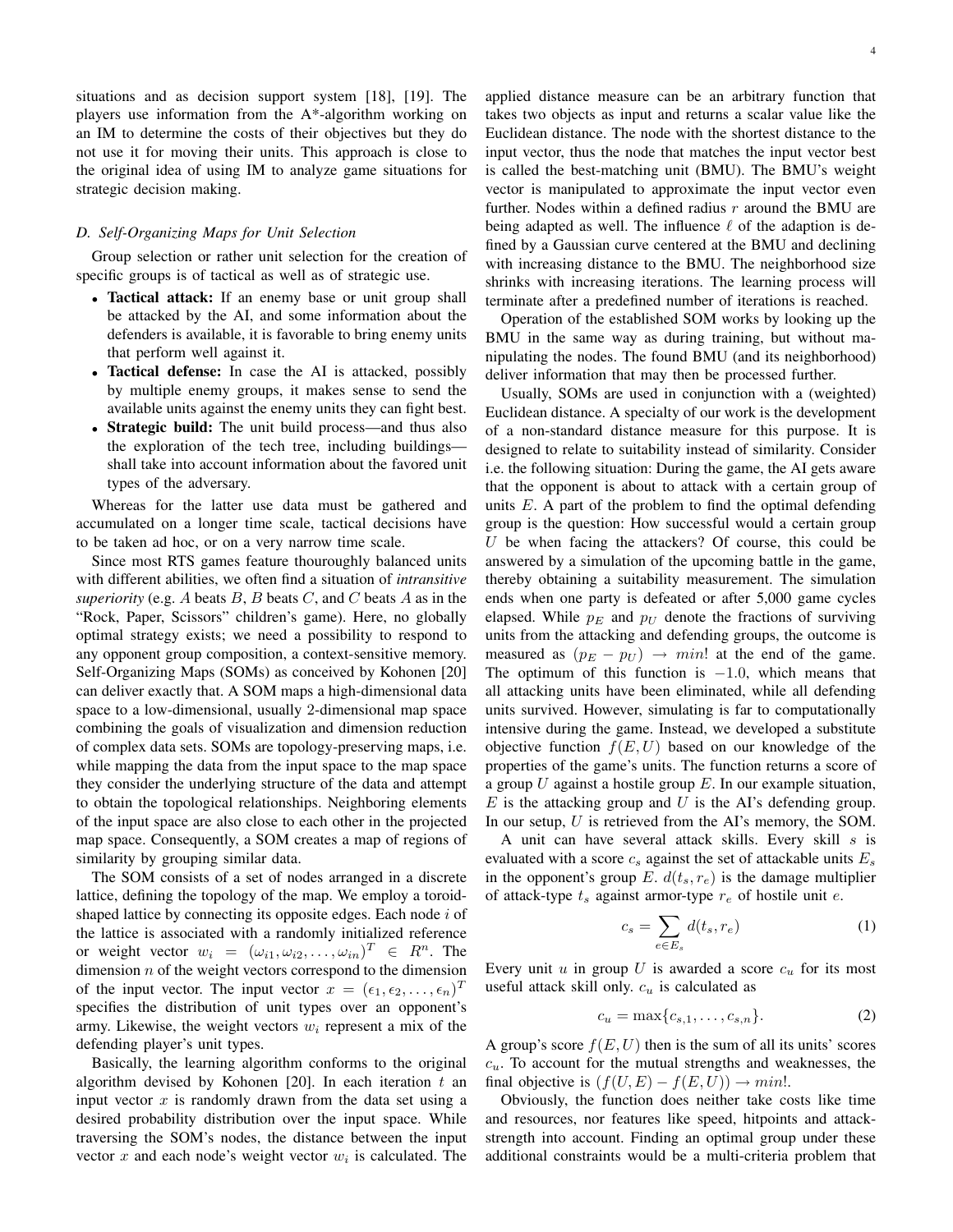is not covered by our approach. Our objective function only considers aspects concerning the *relative* strength of units. Preliminary experiments showed that otherwise only the most expensive units would benefit.

As already stated, it is necessary to adapt defending groups to the attacking ones in the learning process. While this is a trivial task with Euclidean distance, we need to optimize the substitute objective function. Here, a  $(1+1)$ -EA carries out the optimization of the defender's mix of units. An introduction to evolutionary algorithms (EA) is given by Beyer and Schwefel in [21]. Incorporating an EA into a SOM has already been proposed by Kohonen [20], [22].

The influence  $\ell$  of adaptation is controlled by the number of objective function evaluations. Every time the BMU is found during the training, the EA is run for  $\lvert \ell \cdot 10 \rvert$  function evaluations.  $\ell$  is 1.0 for the BMU and declines with increasing distance. Mutation is carried out on the real number representation of the groups, by shifting a certain amount between two randomly drawn unit types. The shifted amount is determined by a normal distributed random variable with mean 0.0 and variance 0.05. The mutation-strength can be seen as analogy to the learning rate often used with a Euclidean distance.

### IV. EXPERIMENTAL ANALYSIS

The experimental analysis shall demonstrate advantages and drawbacks of the considered techniques in RTS games. Using artificial settings that clearly deviate from standard Glest, it is easy to test if the desired output, e.g. in terms of a recommended unit group, is indeed attained.

By performing initial proof-of-principle tests as done for flocking+IMs in experiment 1, and for SOMs in experiment 3, we demonstrate the general viability of the proposed approaches. Experiment 2 investigates the adaptability of flocking+IMs concerning aggressive/defensive behavior by changing *one* parameter. To support our assumption that SOM training by means of a simple substitute objective function instead of simulations is reasonable, we investigate the correlation between these two data sources in experiment 4. Within experiment 5, we apply our technique to the anti-grouping problem in standard Glest, also studying proper parametrization and parameter robustness of the SOM training process. Experiment 6 investigates a sample szenario in which the combination of all techniques shall lead to a clear advantage and in fact it does.

The reports on the received results adhere to the suggestion by Preuss [23]. It demands the author to think about the tackled questions and the employed means *before* the experiment is carried out and to report the results in a structured, easily accessible way.

Experiment 1: Proof-of-principle: When does pure flocking improve group behavior? Do IMs cure its weaknesses?

Preexperimental planning: By testing different settings, we established a scenario in which the attacking group loses the final combat when not employing flocking and wins in the other case. Additionally, we found a counter-example where flocking leads to performance losses. In this case the combination with IM brings success.



Fig. 2. Map sketch for the first and second scenario tackled. The encircled defensive tower position in the middle only exists in scenario 2.

Task: Our base hypothesis (we want to reject) is that neither flocking nor IM have any effect on the group behavior.

Setup: A group of combat units is sent to two hostile defensive towers (high combat strength, 7000 HP). The first map (cf. Fig. 2) is empty apart from these entities and features no obstacles like mountains or rivers, and is rather small (64x64 tiles). The group consists of six units with different abilities: two demons (average speed, weak combat strength, short-ranged, 700 HP), two battlemages (average speed, weak combat strength, long-ranged, 700 HP), and two drakeriders (fast speed, high combat strength, medium-ranged, 1300 HP).

In the second map, (cf. Fig. 2), hostile turrets are added along the way of the combat units and the attacking group is enlarged by an initiate (slow speed, weak combat strength, medium-ranged, 450 HP). Remark that the initiate is the weakest unit in the game so that the group's strength does not increase significantly. The units have to pass along eight defense towers with sufficient range to attack the group. The flocking parameter settings are: angle of sight  $\alpha = 90$ , separation weight  $|w_{sep}| = 3.0$ , and separation distance  $|v_{sep}| = 4.0$ . When using IM, it is applied within the A\*algorithm to calculate the moving path. For each map and all four movement types (movement with/without flocking, pathfinding with/without IM), we run 500 games with different random seeds. Note that inflicted damages are subject to random variation.

Results/Visualization: Fig. 3 presents the number of surviving units within the different scenarios and Fig. 4 the HP values of the teams after the combat. Note that zero survivers



Fig. 3. Number of surviving units on the first map (top) and the second map (bottom) for four different strategies with 500 runs each. We show all combinations of normal and flocking movement with and without IM.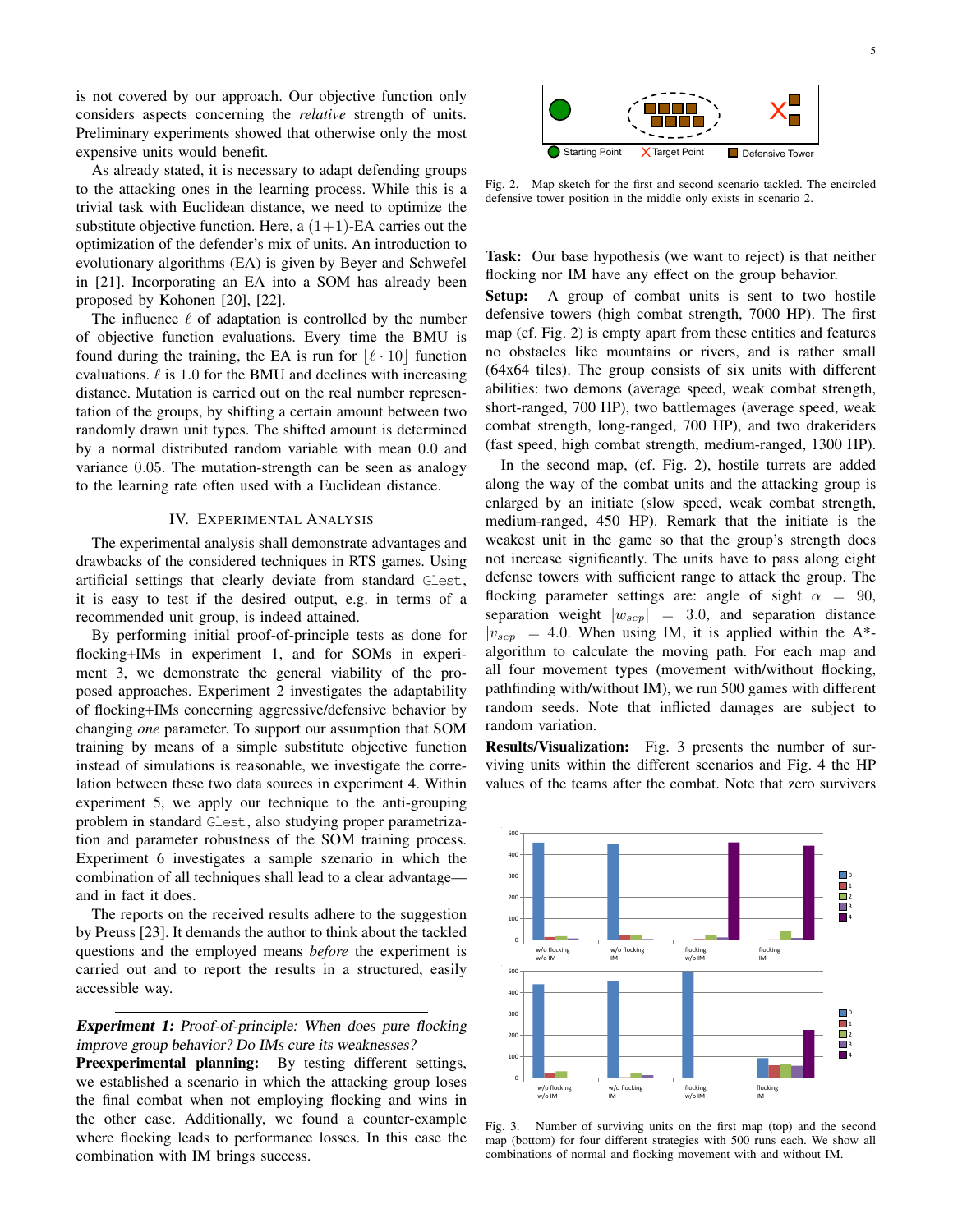indicates that the attacker lost the game.

Observations: In the following, the different settings and their influence on the resulting movement behavior are described.

*Without flocking.* Fast units break away from the slower ones and the group splits up. On the open-ranged map, the units reach the two hostile turrets with long delays, so that the turrets have to fight only a few units at the same time. In most cases, the turrets kill each unit before the next ones arrives and thus defeat the group. Thus, only about 8% of the games are won thereby with only few units surviving (Fig. 3).

On the second map, the path calculated for each unit passes the range of the eight defense towers located in the middle of the map. So especially the slow units get hurt by these towers, e.g. initiates are killed in most games as they need too much time to cross the dangerous area (Fig. 3). Nevertheless, the winning ratio is roughly the same as on map 1, since faster units are hardly afflicted by the towers.

*Using flocking.* The units stick together by adapting their movement to the speed of the slowest group member. So in the first map, the units of the group reach the two defensive towers at the same time. As the group outnumbers the two towers, these are hardly able to defeat the group. Consequently, in nearly all games the flock wins with four surviving units (Fig.3). On the second map, flocking causes a significant drawback. The flock sticks together but moves rather slowly due to the slow units. The path of the flock leads through the range of the eight towers in the middle of the map. Compared to the results without flocking, the flock is under attack for a longer time and many units are lost. None of the games is won (Fig. 3).

*IM without flocking.* No significant differences for wins, surviving units, or HP values can be recognized for the normal movement supported by IM-based paths on both maps.

*IM with flocking.* IM-supported pathfinding does not change the flock behavior for map one, still all games are won. On the second map the results change from 100% losses to about 80% wins (Fig. 3) by IM and more than 40% wins with four surviving units. The mean HP values for the attacking team exceeds the value for the rival team, while it is 0 without IM (Fig. 4).

Discussion: The bad results for the normal movement stem from the different speeds of the considered units. Here, these units reach their common target one after another, which enables the towers to kill them easily. Incorporating flocking, the group arrives at the target as a whole. In this situation, the flock is strong enough to destroy the towers.

However, flocking decreases the speed of faster units to the speed of the slowest flock member. This may cause fatal drawbacks in specific situations as demonstrated on map 2, which is almost never won with flocking, although it is nearly always won without. Thus, we can clearly state that flocking often *makes* a difference and reject the initial hypothesis. However, the results also underline the need to improve the flocking method.

This is demonstrated to be done by the IM supported pathfinding. In the first map, no improvements occur since all games are already won and there is no dangerous area to circumvent intelligently. On the second map, group behavior



Fig. 4. Mean and maximal HP values of the attacking team and the two defense towers on the first map (top) and the second map (bottom) for four different strategies (movement with/without flocking, pathfinding with/without IM). The starting HP value of the attacking team is 5400 on map 1 and 5950 on map 2. The two defense towers own 14000 HP together (7000 each).

changes significantly with the IM path-finding which leads the group around the invincible set of towers in the middle of the map. Thus, the attacking units do not lose any hit-points on their way to their target.

When flocking is not active, the group separates even further than without IM as the path is longer. Consequently, the attacked towers have more time to fight arriving units and the attacking units are defeated (Fig. 3).

Combining flocking and IM is the most successful alternative for the second map, without losing performance for the first one. Flocking lets the group stick together and the IM takes care for secure paths around opponent units, thereby successfully avoiding the eight towers in map two.

The combination of the flocking method and the path calculation with the modified  $A^*$ -algorithm is a great improvement in the shown situation. The drawbacks of flocking could be invalidated with the help of the IM path-finding. Summarizing, this possibility of an intelligent moving behavior represents a real alternative to the normal movement in RTS games.

Experiment 2: Can we reliably control defensive/aggresive behavior under flocking and IM with the SEW parameter?

Preexperimental planning: We perform first test with varying SEW value in order to find a reasonable interval to investigate in the following.

Task: We demand that the group behavior invoked with changing  $SEW$  is a) significantly different in the extreme values (aggressive/devensive) and b) follows an unambiguous pattern (similar to a linear model) that makes it controllable. Setup: The SEW should control the aggressiveness that can be observed in either attacking stronger enemy units or passing around these with possibly attacking weaker ones. Thus, a third scenario is defined that differs from the prior ones in two enemy positions on the way to the group's target (cf. Fig. 5). The first enemy position consists of three defensive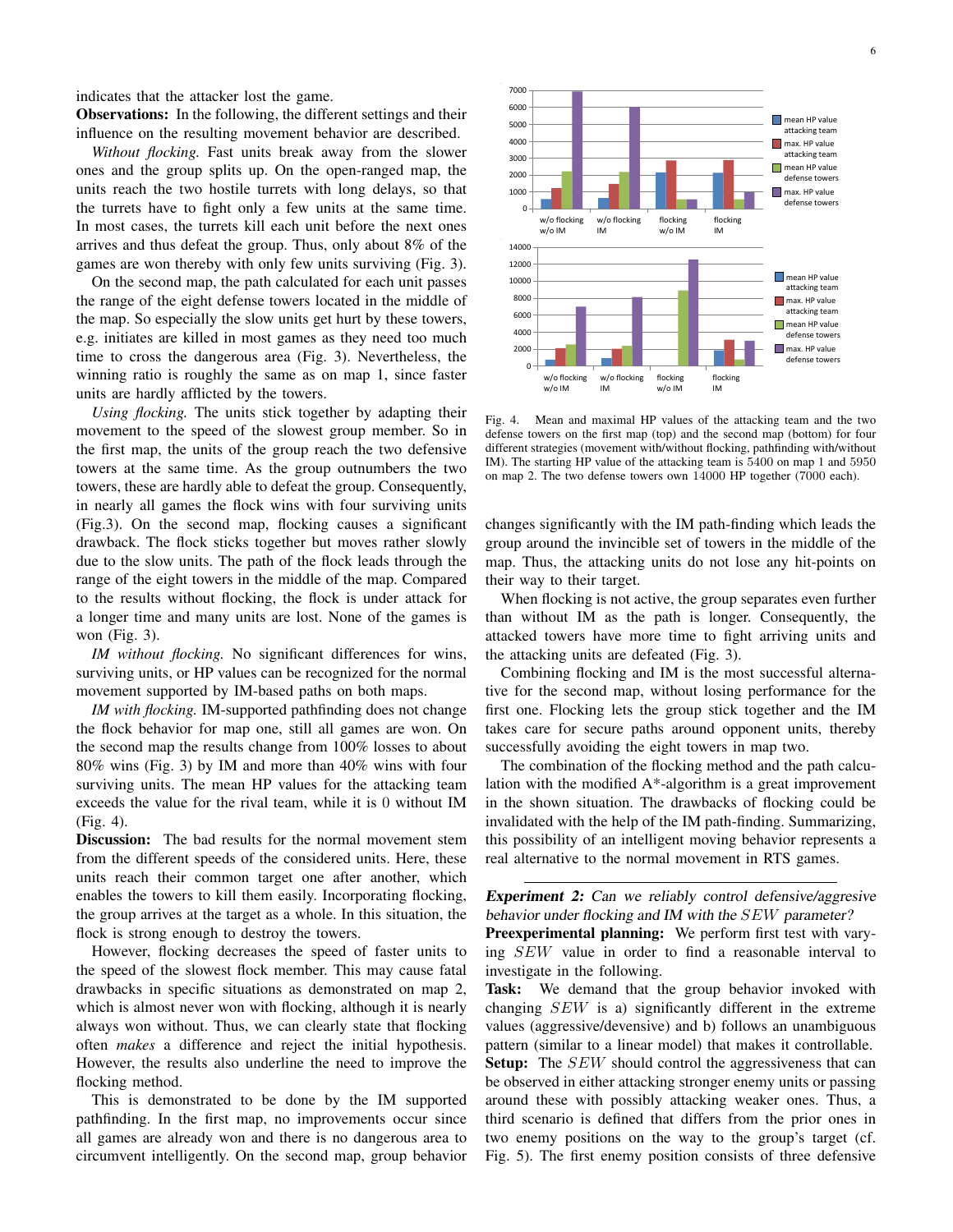TABLE II PERCENTAGE OF GAMES WON WITH DIFFERENT NUMBERS OF SURVIVING UNITS FOR THREE VALUES OF  $SEW$ .

| $SEW$ value | surviving units |          |          |                |      |      |      |      |
|-------------|-----------------|----------|----------|----------------|------|------|------|------|
|             |                 | 6        |          | $\overline{4}$ | 3    |      |      |      |
|             | $\Omega$        | $\theta$ |          | $0 \quad 5.8$  | 27.8 | 17.4 | 10.8 | 38.2 |
|             | $\Omega$        | $\theta$ | 100      | $\theta$       |      |      |      |      |
| 12          | 100             |          | $\theta$ |                |      |      |      |      |

TABLE III PERCENTAGE OF GAMES WITH SURVIVING DEFENSE TOWERS (SDT).

| $SEW$ value | sdt team 1 |      |      |      | sdt team 2 |     |  |
|-------------|------------|------|------|------|------------|-----|--|
|             |            |      |      |      |            |     |  |
|             |            | 16.8 | 21.4 | 61.8 | 100        |     |  |
|             | 100        |      |      |      |            | 100 |  |
|             | 100        |      |      |      | 100        |     |  |

towers (same values as in experiment 1 and 2). The second one is a single but stronger defensive tower featuring a high combat strength with 13000 HP. The distance between the two positions is big enough so that their influences do not overlap each other. The group is the same as in scenario 1 plus an additional archmage, resulting in 7 units. Both parties win this combat with roughly the same probability. SEW is set to any of  $\{4, 8, 12\}$  and each configuration is repeated 500 times.

Results/Visualization: Table II gives the percentage of games in which a certain number of units reached the target point. Table III depicts equivalent values for the two groups of defensive towers. *Sdt team 1* stands for the three towers, whereas *sdt team 2* refers to the stronger stand-alone tower.

**Observations:** Table II shows that all attacking units survive with  $SEW$  set to 12. Noteably, for  $SEW = 8$ , exactly 2 units are killed in each game. All towers survive if  $SEW = 12$ . When  $SEW = 8$ , only the second tower is destroyed in every game, while the three weaker towers survive. SEW value 4 results in the stand-alone tower surviving every game again. Note that in about 60% of the games, the group of towers is completely destroyed by the attacking units.

**Discussion:** Depending on the three SEW values, three different situations occur. A high SEW causes a more defensive group behavior, which is reflected in all attacking units as well as all towers surviving. The main aim here is to get to the target point and not to attack any enemy position. The high SEW provides significant compensation for the cumulated group power. However, the high  $SEW$  does not guarantee a complete defensive behavior. An extremely powerful group might still decide to attack.

When  $SEW$  is set to 8, the group does not attack the first strong enemy position, because its own cumulated power is still underestimated. Instead, it carefully passes around the



Fig. 5. Sketch of the map for the third scenario.

7

DAMAGE MULTIPLIERS OF ATTACK TYPES AGAINST ARMOR TYPES IN THE BALANCED FACTIONS.

|          |     | Armor 1 Armor 2 Armor 3 |     |
|----------|-----|-------------------------|-----|
| Attack 1 | 0.5 | 5.0                     | 0.5 |
| Attack 2 | 0.5 | 0.5                     | 5.0 |
| Attack 3 | 5.0 | 0.5                     | 0.5 |

strong position, and attacks the single turret, which has a higher HP but is not assisted by other towers. The observation of exactly two units being killed in all games can be explained with the preference of the towers for attacking the units with lesser HP, which refers to the two battlemages here.

The group with a  $SEW$  value of 4 attacks the first emplacement directly. Its synergy effect is strong enough to let the group act aggressively. The results show that at least one out of three towers is destroyed by the group (cf. Tab. III). Nevertheless, a big variance remains caused by the diversity of the damage. All possibilities—between two towers and four attacking units survive—occur.

Summarizing, it is clear that the intended behavior can be achieved by varying the  $SEW$  parameter, from defensive (12) to normal (8) to aggressive (4).

## Experiment 3: Proof-of-principle; does the SOM generate the 'right' results in a simplified scenario?

Preexperimental planning: According to the intransitive superiority principle, we designed a simplified scenario (balanced factions) with only three unit types employing the damage multipliers given in tab. IV. In-game experimentation confirmed that this leads to the desired behavior. For each of the three unit types, there is one favored counterpart performing best.

Task: By applying a full factorial design over the SOM parameters, a good SOM configuration shall be determined, accompanied by a parameter effect estimation. A parameter is only considered as important if the result set for one level significantly ( $p < 0.05$ ) differs from the set for the other level in a Wilcoxon rank sum test (also U-test), likewise for the two-parameter interactions. For a well configured SOM, we require an average BMU fraction of at least 90%, compared to the optimal answer (homogeneous test cases with only one unit type).

Setup: We perform a full factorial design over extreme parameter values for the number of nodes on each axis of the SOM (dimension), the number of learning steps (iterations), the allowed unit number (unit), the number of learning patterns (always 3 in the homogeneous case), and the attacker group type, according to tab. V. Note that high unit numbers primarily increase the accuracy of the SOM, as it only uses fractions internally. For each configuration, the SOM is repeatedly trained 10 times and the resulting substitute objective function value is averaged over all (3) homogeneous and all (3) 2 unit equally shared mixed attacking groups. The BMU test is performed over four configurations. The largest SOM (dimension 16) is repeatedly (5 times) trained for 1000 iterations with 30 units and 100 mixed patterns and also homogeneous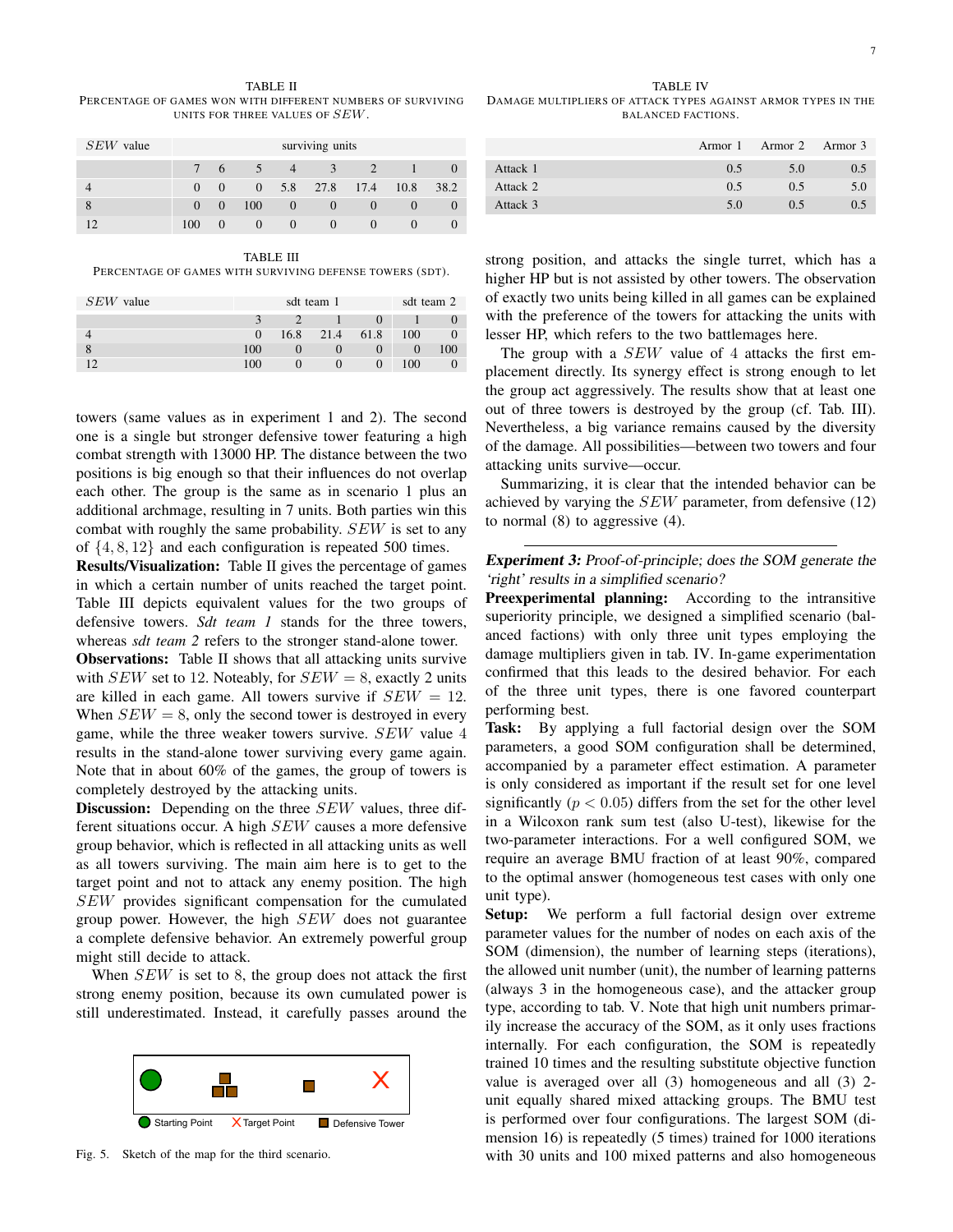TABLE V PARAMETER VALUES FOR THE FULL FACTORIAL DESIGN



Fig. 6. Main effect estimations of parameters for the balanced scenario. All parameters except the number of patterns have a significant effect.

attacker groups, respectively. The smallest SOM (dimension 2) is trained under the same conditions, but only for 100 iterations and 10 units. The BMU fraction is computed from the averaged fraction of 'right' answers (archers for swordmen, swordmen for horsemen, and horsemen for archers) over the 3 homogeneous test patterns.

Results/Visualization: Main effects and 2-factor interactions are estimated via the Design of Experiments (DoE) standard procedure. We show all main effects in fig. 6 and omit the interactions as they do not provide additional insight. The BMU detection frequencies are given in tab. VI.

Observations: It is no surprise that increasing the SOM size and the numbers of iterations and units leads to better performance. However, the number of patterns seems to play no role at all (or 100 is already sufficient), and strangely enough, training with only homogeneous patterns is better than with mixed patterns. The interactions behave as expected, all combinations of the important factors also produce strong interactions. Overall, the effects are not very strong (about 6% maximum difference between best and worst). The BMU detection frequencies are all relatively high, even for the small SOMs with less training iterations. However, here the variance is quite large, being much smaller for large SOMs with more training iterations.

**Discussion:** The balanced scenario is easy to learn, and even the small SOMs cope with it acceptably (note that a SOM size of  $2 \times 2$  is minimal as we have 3 unit types). We can

TABLE VI BMU DETECTION FREQUENCY FOR EXTREMELY CONFIGURED SOMS

| Dim. | iter. | units | patterns | attacker    | average | std.      |
|------|-------|-------|----------|-------------|---------|-----------|
| 2    | 100   | 10    | (3)      | homogeneous | 84.09%  | 1.968%    |
| 2    | 100   | 10    | 100      | mixed       | 84.68%  | 7.685%    |
| 16   | 1000  | 30    | (3)      | homogeneous | 98.97%  | $0.080\%$ |
| 16   | 1000  | 30    | 1000     | mixed       | 99.02%  | $0.251\%$ |

8

only speculate why the performance with homogeneous test patterns is better than with mixed ones. A possible reason could be the reduced level of randomness: Homogeneous patterns may provide clear and stable guidelines, whether mixed patterns vary a lot. Deterministic training data seems to support learning here.

Concerning the BMU detection frequencies, the weaker results for small SOMs presumably stem from conflicts between neighboring nodes. The small SOMs often learn only two of the three optima. Additionally, large SOMs—initialized randomly—also have a head start because it is much more likely that already near optimal defense unit vectors can be found in 256 trials than in 4.

Overall, both results show that the SOM is reliable and easy to handle: It can be successfully trained with (few) homogeneous patterns, and even if the important parameters (size, iterations, and units) are set badly, performance decreases only gradually.

## Experiment 4: Does the substitute objective function properly represent simulation results on the real game?

Preexperimental planning: Different variants of the objective function as presented in §III-D had been tried, and of the ones that intuitively gave the impression of performing well, we chose the simplest one.

Task: We apply Kendall's rank correlation test to paired samples of simulation and substitute function results  $(H_0)$  is that both data sources are indistinguishable) and expect a pvalue of at most 5%. The computed correlation value should be positive and in the order of 0.5 or larger. Additionally, we expect that SOMs that have been trained with the substitute function give similar results as those trained with simulation. Setup: We do not test with completely random attacking groups, as this situation would almost never occur in a concrete game (at least not while playing against humans). Instead, we generate only homogeneous or 2-type mixed attacking groups of size 10 each. The defending group is drawn randomly from all unit types, also containing 10 units (allowing randomness here makes sense as the composition of the defending group is the search space of the SOM). Much larger group sizes are infeasible for simulation as simulation time grows super linearly in unit numbers. We restrict our tests to tech level 3 (9 types; see exp. 3) which provides the largest search space for the SOM. When succeeding here, we assume that tech level 1 and 2 can also be modeled by the substitute objective function. Results/Visualization: Table VII provides correlation estimates and the associated p-values of the tests, fig. 7 gives a visualization.

TABLE VII KENDALL'S RANK CORRELATIONS AND TEST P-VALUES BETWEEN SIMULATION AND SUBSTITUTE OBJECTIVE FUNCTION

| Attacker                 | samples | p-Value      | rank correl. |
|--------------------------|---------|--------------|--------------|
| Homogeneous groups       | 360     | $< 10^{-15}$ | 0.4234       |
| Mixed groups             | 360     | $< 10^{-15}$ | 0.4238       |
| Homogeneous+mixed groups | 720     | $< 10^{-15}$ | 0.4298       |

Table VIII shows a comparison of BMUs of SOMs that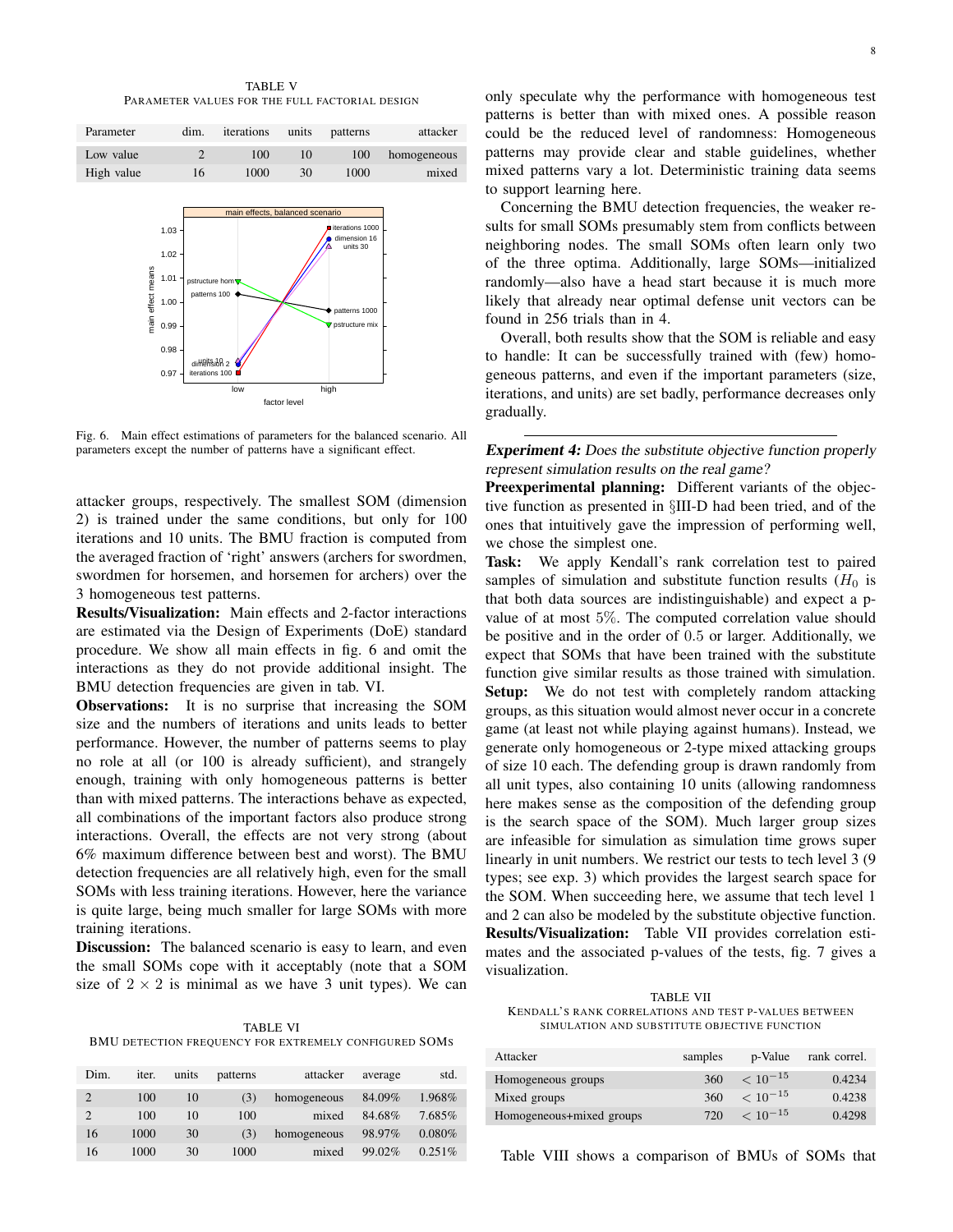were differently trained for 10 iterations. We use homogeneous groups as test inputs here. The highest weighted units in the BMU for the actual input are shown in the table.



Fig. 7. Correlation plot: Simulation result over substitute objective function, 360 random samples of defenders against homogeneous and mixed attacker groups, respectively. Theoretical minima are −1.0 for the simulation and −100 for the objective function.

Observations: Both objective functions lead to SOMs that favor air units. While the imbalance is greater in the SOMs with substitute objective function, we cannot distinguish after 10 training iterations if training is only slower with simulation or if simulation is indeed less prone to favor air units.

The rank correlation values (tab. VII) hardly show any difference between homogeneous and mixed samples, which is unexpected. Figure 7 largely adheres to our expectations. Still, it reveals some interesting details. At first, the simulation minimum  $(-1.0)$  is nearly reached, but objective function values stay far from −100, its minimum. Obviously, the objective function is more *accurate* for small values, so that simulation results can already be nearly optimal even if the optimal unit composition—according to the objective function—is not yet reached. Secondly, very good objective function values possess a very low variance in simulation values—this seems to support the previous observation. Thirdly, the -/- quadrant is very dense, meaning that there are many more good than bad (randomly drawn) defending unit compositions.

Discussion: The missing difference in rank correlation values

TABLE VIII SUGGESTIONS OF DIFFERENTLY TRAINED SOMS

| Input Group           | Substitute function | Simulation       |
|-----------------------|---------------------|------------------|
| Airship               | Ornithopter         | Ornithopter      |
| Archer                | Ornithopter         | Swordman         |
| Armored Swordman      | Airship             | Ornithopter      |
| <b>Battle Machine</b> | Airship             | Archer           |
| Catapult              | Ornithopter         | Ornithopter      |
| Horseman              | Airship             | Catapult         |
| Ornithopter           | Ornithopter         | Ornithopter      |
| Swordman              | Ornithopter         | Armored Swordman |
| Technician            | Ornithopter         | Ornithopter      |

between mixed and homogeneous samples points to another source of variation with a stronger influence. Most likely, this is the inherent randomness of the simulation (damage values are partly random). We may interpret that as a quality indicator of the substitute objective function. Despite the noise in simulation data, the correlation is approximately on the required level. Applying other rank correlation metrics (e.g. Spearman) even leads to slightly higher values. The test values clearly state that the null hypothesis (no correlation) should be rejected. We deduce that the substitute objective function is sufficient for SOM training, and that due to its deterministic nature, it may be even better to use this function than to learn via simulations. Another interesting revealed fact is that there are very many good answers to a specific attacker group. Obviously, it pays off to send different troops into combat than used by the aggressor.

## Experiment 5: Do the SOMs perform well in a more complicated real game setting?

Preexperimental planning: Our first experiments with the full unit set resulted in SOMs clearly favoring air units. Thus, we partitioned the units from standard Glest into three levels. Tech-Level 1 is similar to our balanced faction from experiment 1 plus the armored swordman (but with the original damage multipliers). It consists of archer, armored swordman, horseman and swordman. Tech-Level 2 adds battle machine, catapult and the technician to Level 1 whereas the air units airship and ornithopter are added in Level 3. This is consistent with the game flow, as these are the 3 sequential phases usually experienced in Glest. We thus not only get three levels of difficulty as test cases for the SOM, but also 3 different types of SOMs which may each assist a Glest AI in the sequential game phases and be switched as new units become available. Task: Again, we strive for finding the significant main and interaction effects of the SOM configuration as in exp 1. We aim for obtaining information about the robustness of the parameter settings in exp. 1. For being robust, we demand that the parameter recommendations from exp. 1 are suitable for exp. 3 also, or vice versa, so that at least one robust parameter setting exists. Additionally, we measure the SOMs performance by comparing its suggested defense group against the precalculated, optimal solutions obtained from total enumeration. The SOM, if properly configured, should reach at least 90% of the optimal score on average.

Setup: In order to obtain reference values for comparing the SOM performances on the substitute objective function, we enumerated the search space for each tech-level to obtain optimal defending groups for homogeneous as well as for 2-type-mixed attacking groups of size ten. For these more complicated game situations, we have no means to otherwise obtain the optimal answer of the SOMs as by optimization. For exp. 1, the scenario had been constructed in a way that the optimal answer was obvious. As the worst substitute objective function values—0 stands for a draw—are around 100 (see fig. 7, smaller is better), we compute the relative quality of a SOM answer after formula 3. We perform 31 repeats for each SOM configuration to get an impression of the underlying distributions. The overall setup for the SOMs is the same full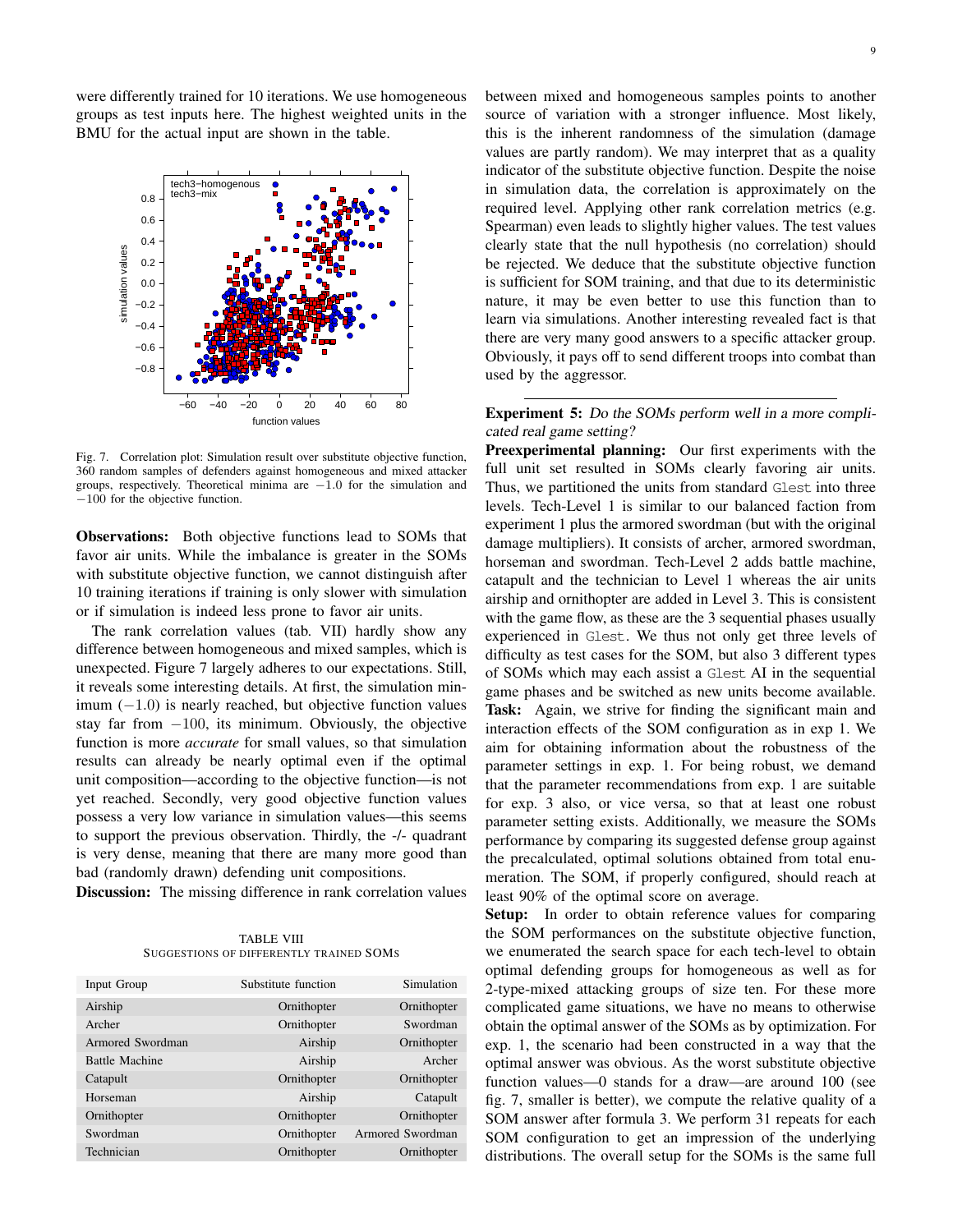

Fig. 8. Main effect estimations of parameters for the tech level 1 scenario (4 units, left) and tech level 2 (7 units, middle). All effects are significant, except pattern number and unit size. In the tech level 3 scenario (9 units, right), all except pattern size and pattern structure are significant.

factorial design as in exp. 1.

$$
q_{rel} = \frac{f_{\text{subst}}(som) - 100}{\text{optimum} - 100} \tag{3}
$$

Results/Visualization: Figure 8 documents the measured main effects for tech levels 1 to 3. The obtained 2-factor interaction effects are rather weak and thus omitted. Table IX shows the average relative answer qualities of 2 different SOMs for tech level 3, before and after training. The SOMs are tested on all 9 homogeneous and all 36 2-unit equally shared mixed attacker groups.

Observations: In tech level 1, the pattern structure effect is remarkably strong, which is interesting as the level is not much different to the balanced scenario, where the effect is of minor importance. The other effects are slightly weaker than for the balanced case. In level 2, the SOM size and iterations effects take over again, and the overall effect sizes increase to a difference of about 10% between best and worst. For tech level 3, the SOM size and iterations effects are already very dominant and their absolute values are very high, leading to a 20% relative difference between best and worst configurations.

The well trained large SOMs approximate the optimum nearly perfectly, whereas the smaller SOMs barely reach 80% of the optimal substitute objective function value. Interestingly, the random (untrained) SOMs also reach relatively high qualities, although they stay well below the trained SOMs. Training—in our context equivalent to applying an optimization—undoubtedly has an effect.

Discussion: Regarding to the sought good and robust parametrization of the learning process, we can state that the parameter effects are nearly never contradictory, only their

TABLE IX RELATIVE ANSWER QUALITY OF WELL AND BADLY CONFIGURED TRAINED AND RANDOMLY ESTABLISHED SOMS (ITERATIONS=0) COMPARED TO THE OPTIMAL VALUES FOR TECH LEVEL 3

| Dim.           | iter.    | units | patterns | attacker    | average | std.   |
|----------------|----------|-------|----------|-------------|---------|--------|
| 16             | 1000     | 10    | (9)      | homogeneous | 94.32%  | 8.52%  |
| 16             | $\Omega$ | 10    | (9)      | homogeneous | 77.15%  | 11.04% |
| 2              | 100      | 10    | (9)      | homogeneous | 81.68%  | 9.85%  |
| $\overline{c}$ | $\Omega$ | 10    | (9)      | homogeneous | 65.32%  | 11.14% |

strength varies. For the more demanding scenarios with more unit types, a larger SOM clearly is an advantage, accompanied by a larger number of training iterations. Applying only homogeneous training patterns is better for the simpler scenarios, whereas it loses its importance for the more complex ones. Summarizing, one may always set the SOM size, iteration and unit numbers to high values, and train only with the homogeneous patterns. The low effect of the training patterns for tech level 3 could be interpreted as difficulty to produce *meaningful* mixtures with many unit types, too many of the randomly created patterns may be unreasonable and can thus not support the learning process. The comparison of the relative quality reached by different SOMs over the whole spectrum of 45 test cases for tech level 3 indicate that the large, trained SOM is clearly superior to its small and untrained counterparts, and shows little variance, making it very reliable. In some cases, the optimal defending group has not been attained. Here the EA based optimization may not be strong enough and may be developed further. However, the big picture is that the given answer is quite close to the optimal one.

To clarify what the SOM actually learns in terms of suggested defense unit groups, we additionally plot the highest rated unit type for each SOM node in three subsequent learning states for a well configured SOM on tech level 3 in fig. 9. Only few (highest rated) unit types remain after 1,000 iterations, and most nodes favor air units (ornithopters and airships). The domination of these air units for tech level 3 could have several reasons. Firstly, it may of course be intentional as the more advanced units shall be stronger. Adding to this, we completely neglect cost and speed and many other unit attributes in our substitute objective function, which may compensate for unbalanced attack strengths in the game. Secondly, the majority of unit types has only short-range attack skills, which reflects in the training patterns. Air units have the advantage that they cannot be attacked by short-range units. So, ensuring that skills and features are uniformly distributed in the training patterns might help. Another alternative would be to record group constellations from playing humans and to use this data as training input.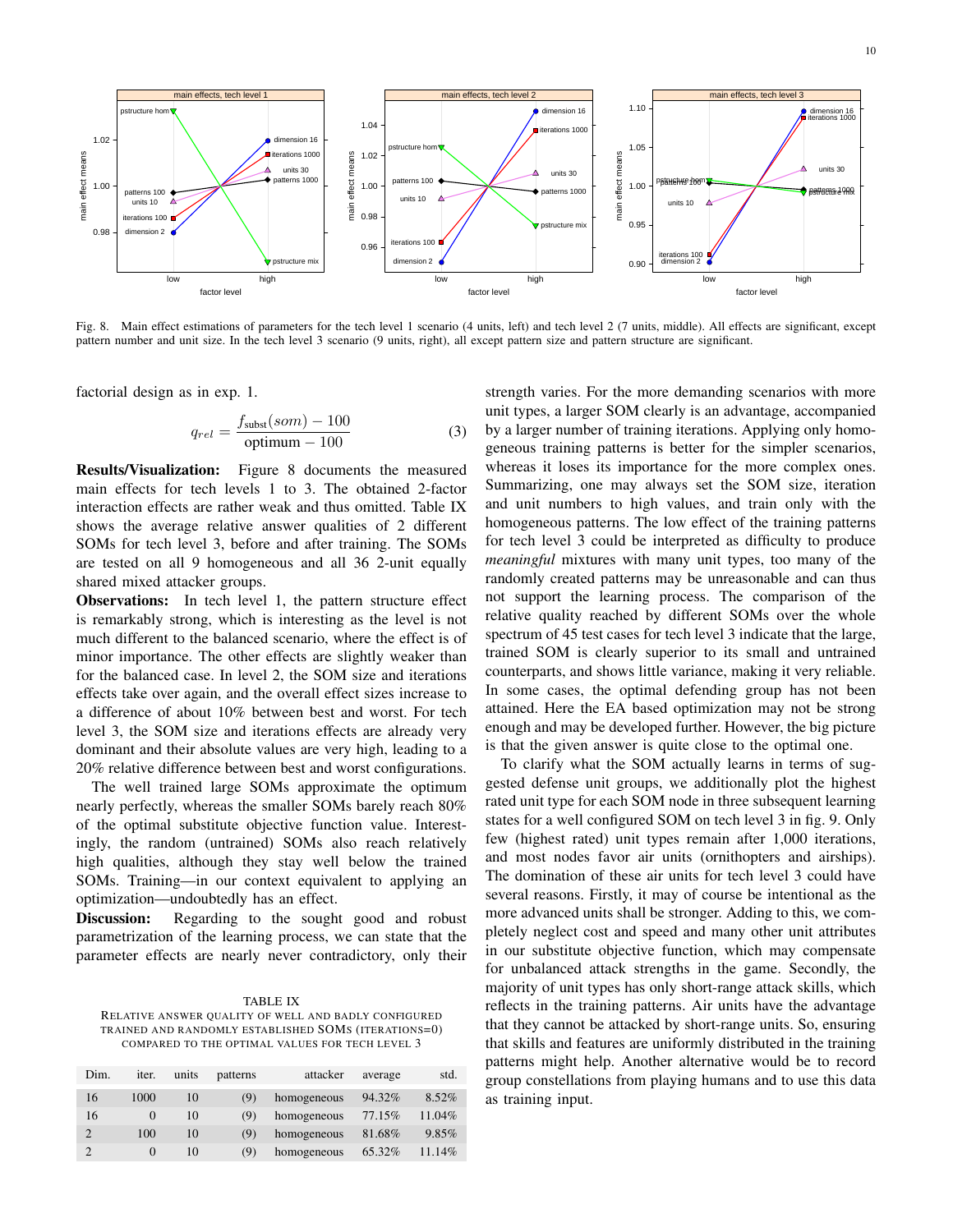

Fig. 9. Evolution of a Glest tech level 3 SOM (16  $\times$  16, 30 units, 9 homogeneous patterns) during the training process. From left to right: After 10, 100, and 1000 iterations, respectively. Learning ends with a clear domination of air units.

Experiment 6: Do all techniques work well together? Preexperimental planning: From the experiences of the previous experiments, we designed a scenario that enables the attacking team to win if all techniques are successfully used (Flocking+IM and SOM selection). This scenario is depicted in fig. 10 and is balanced so that if the best matching units are sent as flock along the right path to either of the two defending groups, the game is nearly always won by the attacker.



Fig. 10. Underlying map for the combined scenario.

Task: We want to reject the hypothesis that with Flocking+IM switched on, SOM selection does entail a large change in results.

Setup: The allowed units comprise the three types from the balanced scenario, in which swordmen beat horsemen, these beat archers, and archers in turn beat swordmen. We put 10 towers in the middle of the scenario (fig. 10) which have to be bypassed. At X1, 7 Horsemen und 3 Swordmen await the attackers, and at X2, 7 Archer und 3 Horsemen are placed. The SOM gets free choice of 10 units to send against X1, and again 10 units to send to X2 (the reasoning here is to strike at both targets at roughly the same time). We run 500 games with the chosen units and then reverse the attacking groups, thereby sending them at the wrong targets, or simulating a wrong SOM group selection.

Results/Visualization: Figure 11 shows the distribution of surviving units of attackers and defenders under SOM group selection and under reversed group selection.

Observations: The SOM selects 10 swordmen to capture X1, and 10 horsemen to X2. All resulting games are won by the attacker, and the defenders of X2 are always annihilated. At X1, in 150 ( $\approx$  31%) of the games, some of the defenders survive, but these are always outnumbered by the surviving attackers. Visual observation of some games suggests that sometimes, the attackers stop fighting as they cannot locate



Fig. 11. Surviving attackers (blue) and defenders (red) of 20 units, respectively, in case of SOM group selection (top) and with reversed group selection (bottom) over 500 games each.

all defending units, or the battle is just not finished when automatically terminated.

If the attacking groups are reversed, (10 horsemen to X1 and 10 swordmen to X2), the attacker always loses, and retains some (few) units only in 84 games. This seems to be due to the same effect of localizing the opponent group as above. Note that the defense towers in the middle are never attacked but circumvented by the attackers.

Discussion: We can clearly state that the SOM selection leads to a huge change in results and thereby reject the hypothesis. Indeed, we have shown that all three techniques (Flocking, IM, and SOM) can work well together. If observed by a human player, the obtained group behavior may even be called "intelligent". We regard the reported problems (some defending units are not found) as minor and of technical nature; they refer to implementation details depending on the used game.